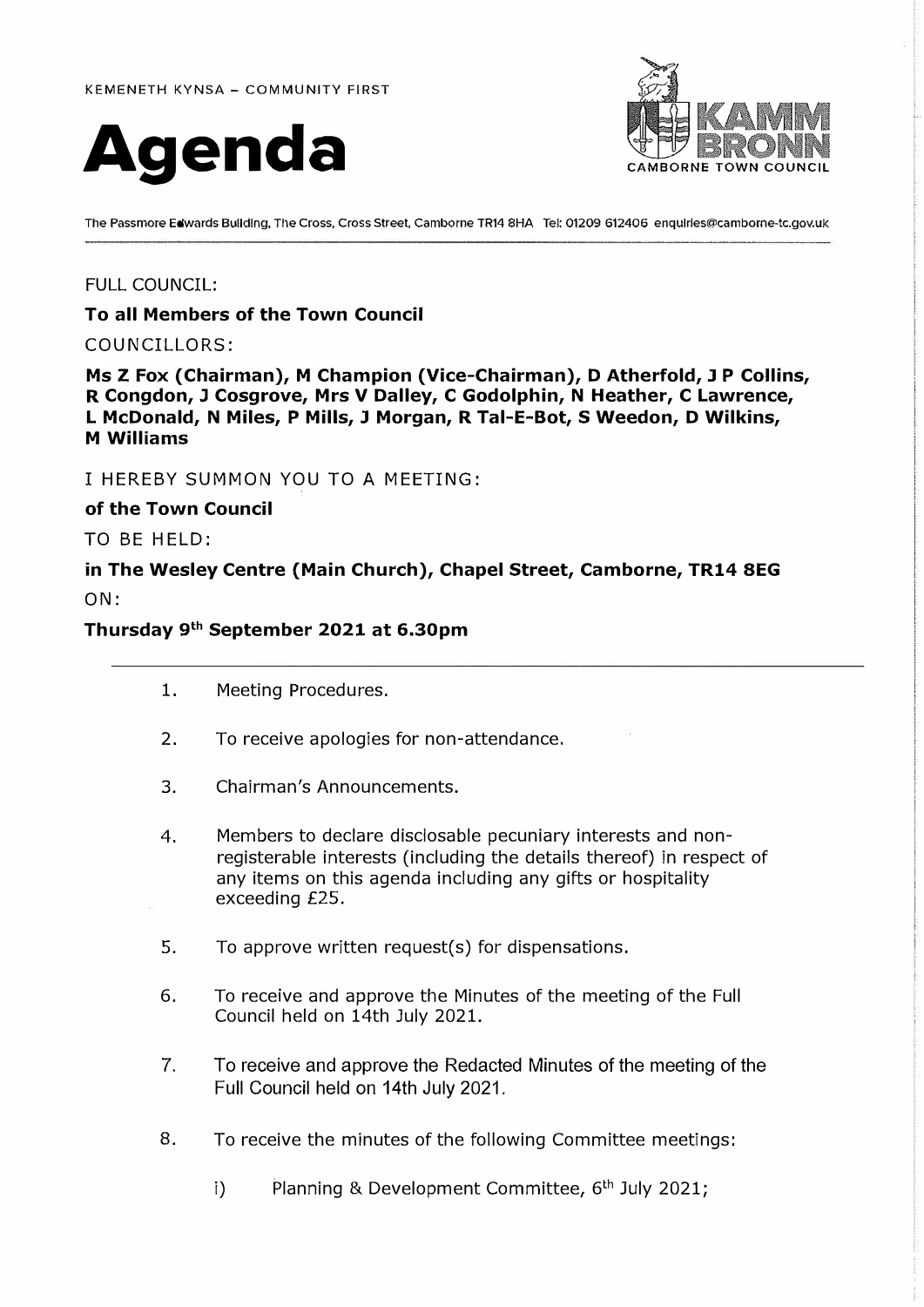- Planning & Development Committee, 3rd August 2021;  $\mathbf{ii}$
- Staffing Committee 27th July 2021;  $iii)$
- $iv)$ Redacted Staffing Committee 27th July 2021;
- Finance & General Purposes Committee 22<sup>nd</sup> July 2021;  $V)$
- Passmore Edwards Building Working Party, 21<sup>st</sup> July 2021;  $Vi$ )
- vii) Redacted Passmore Edwards Building Working Party, 21st July 2021;
- 9. Matters arising from the minutes, for information only, where not included below.
- 10. Public Participation (subject to Standing Order 3e members of the public are permitted to make representations, answer questions and give evidence in respect of any item of business included in the agenda, up to a maximum of fifteen minutes).
- 11. To receive a verbal presentation from Fairtrade Camborne and agree action.
- $12.$ To receive a verbal update from the Engagement Officer and a draft Climate Action Plan as recommended by the Climate Action Working Party. (to follow)
	- Ĺ. Verbal update on "Green Week" events and Environmental Grants

agree action and authorise expenditure.

- 13. To appoint members to the Neighbourhood Plan Working Party; Agree action and authorise expenditure
- 14. To consider a request from a member of the public for a memorial plaque in the library courtyard, to be paid for by themselves, and agree action
- 15. To receive a South West Councils July Newsletter, agree action and authorise expenditure.
- 16. To receive a written report from the Engagement Officer regarding Christmas in Camborne, agree action and authorise expenditure.
- 17. To receive an updated draft Mayoral Protocol and Allowance Policy and agree action. As recommended by the Finance & General Purposes Committee.